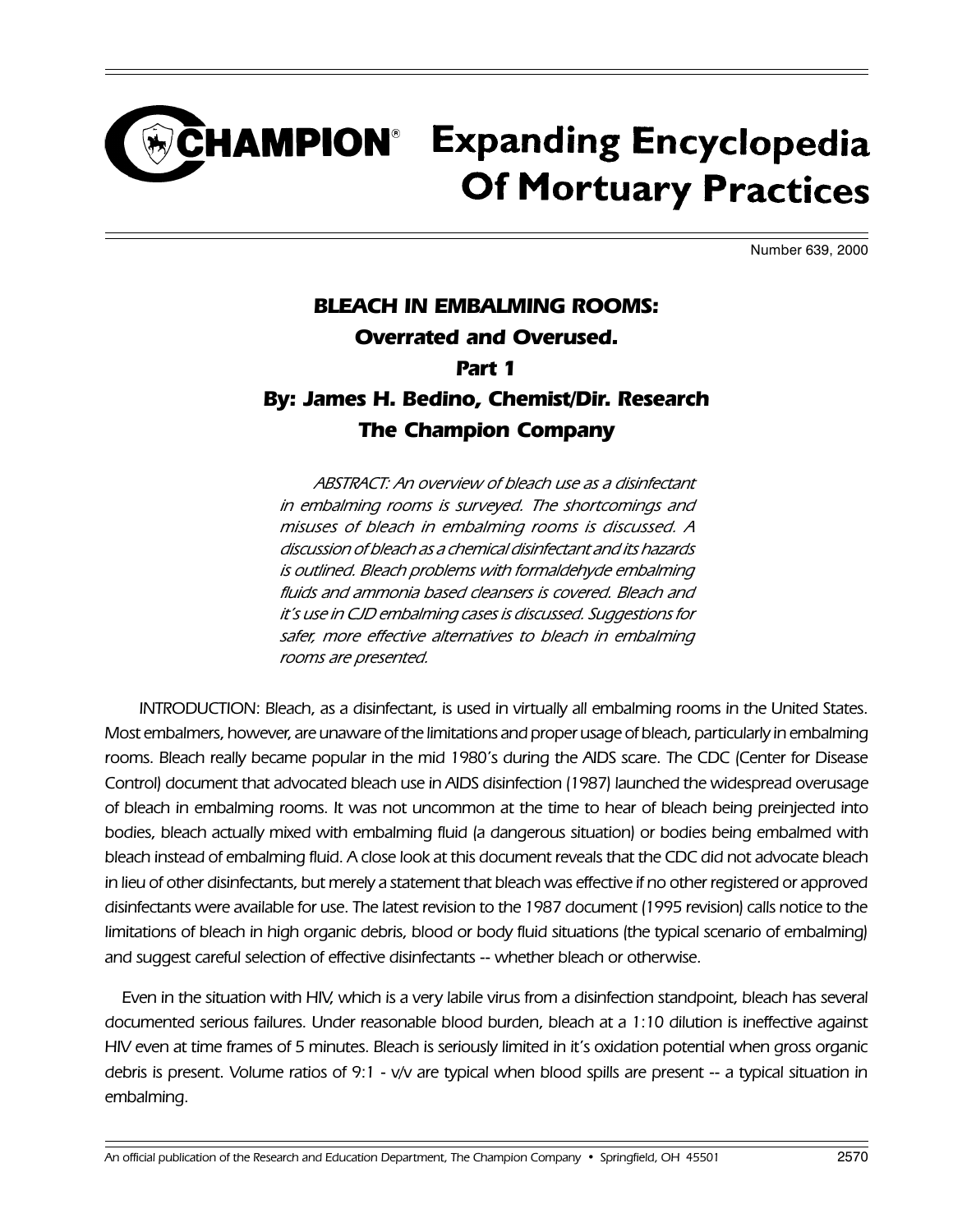Bleach is not very chemically compatible with formaldehyde and it's derivatives. Several noxious gases are liberated in the reaction of bleach with formaldehyde, in addition to deactivating the disinfection potential of bleach. This fact alone makes the choice of bleach less than desirable in embalming situations. With these problems and limitations in mind, let us begin our discussion of bleach and it's use in embalming rooms.

WHAT IS BLEACH? Bleach is essentially an aqueous solution of sodium hypochlorite in a dilution of 3-6% typically. Strictly, by definition, bleach should be 5.25% NaOCL in water. This is the dilution that is available to the public as Clorox or other brands of bleach in grocery stores, etc. Commercial or industrial bleach is available also and typically is 10-12% NaOCL aqueous solution. Concentrated powders of calcium hypochlorite (more stable than sodium hypochlorite) in the 60-70% range are also available for special uses and where concentrated bleaching or disinfecting power is required. Bleach, of course, is a hazardous chemical and must be treated as such when used in embalming rooms. A MSDS (material safety data sheet) must be on file in addition to a protocol for safe use and spill control that must be in your employee safety and training manual. Bleach is caustic and corrosive and evolves chlorine gas in addition to hydrogen chloride gas during use. Inhalation can cause burning and labored breathing of the airways, skin contact causes burns, pain and blisters. Accidental eye contact causes serious burns and ingestion causes burns, shock, vomiting and unconsciousness. Careful use of protective clothing and gear is essential along with irrigation of usage areas and good ventilation when in use. Bleach is recognized as a cardiovascular or blood toxicant, neurotoxicant and a skin/sense organ toxicant. Bleach is on 2 federal regulatory lists and is listed as more dangerous than most chemicals in 1 out of 3 environmental scoring systems. Its uses are mostly industrial bleaching but it is also used as a pesticide.

Bleach is chemically reactive with formaldehyde and generates several gases when mixed. Chlorine gas in addition to formic acid are formed during reaction -- both evolving considerable noxious fumes. Chlorine oxides are formed and BCME (bis-chloromethylether) which is a very neurotoxic gas is possible also. In fact, the typical lab synthesis of BCME involves formaldehyde reacting with a bleach type chlorine species. Phosgene (Cl2CO) is not produced, as has been occasionally reported elsewhere. Suffice it to say that formaldehyde and bleach are not recommended to be used together on a regular basis. Unfortunately, in modern embalming rooms the reverse is true -- large quantities of formaldehyde and bleach end up being used together on a daily basis.

Bleach is also incompatible with ammonia based cleaners that are popular and useful in embalming rooms. Mixing bleach and ammonia generates a vigorous reaction that evolves HCL(hydrochloric acid), NH3 (ammonia gas), chloramines (a noxious gas), chlorine gas and hydrazine (NH2NH2). The chemical exposure from this mixture is overwhelming and very dangerous. Chloramines, in the lungs, liberate ammonia, hydrochloric acid and oxygen free radicals which induce severe deep lung damage. Numerous examples of near deadly exposures to this mixture has been reported with emergency tracheotomy being performed with massive edema from corrosive lung damage.

Bleach is highly corrosive, this is one of the major drawbacks in it's use in disinfection. Corrosive action occurs on most surfaces, instruments, embalming equipment, rubber parts and plastic goods that are used extensively in funeral service and embalming. The continual use of bleach is unadvisable in embalming rooms due to this highly corrosive action on most of the equipment in embalming rooms.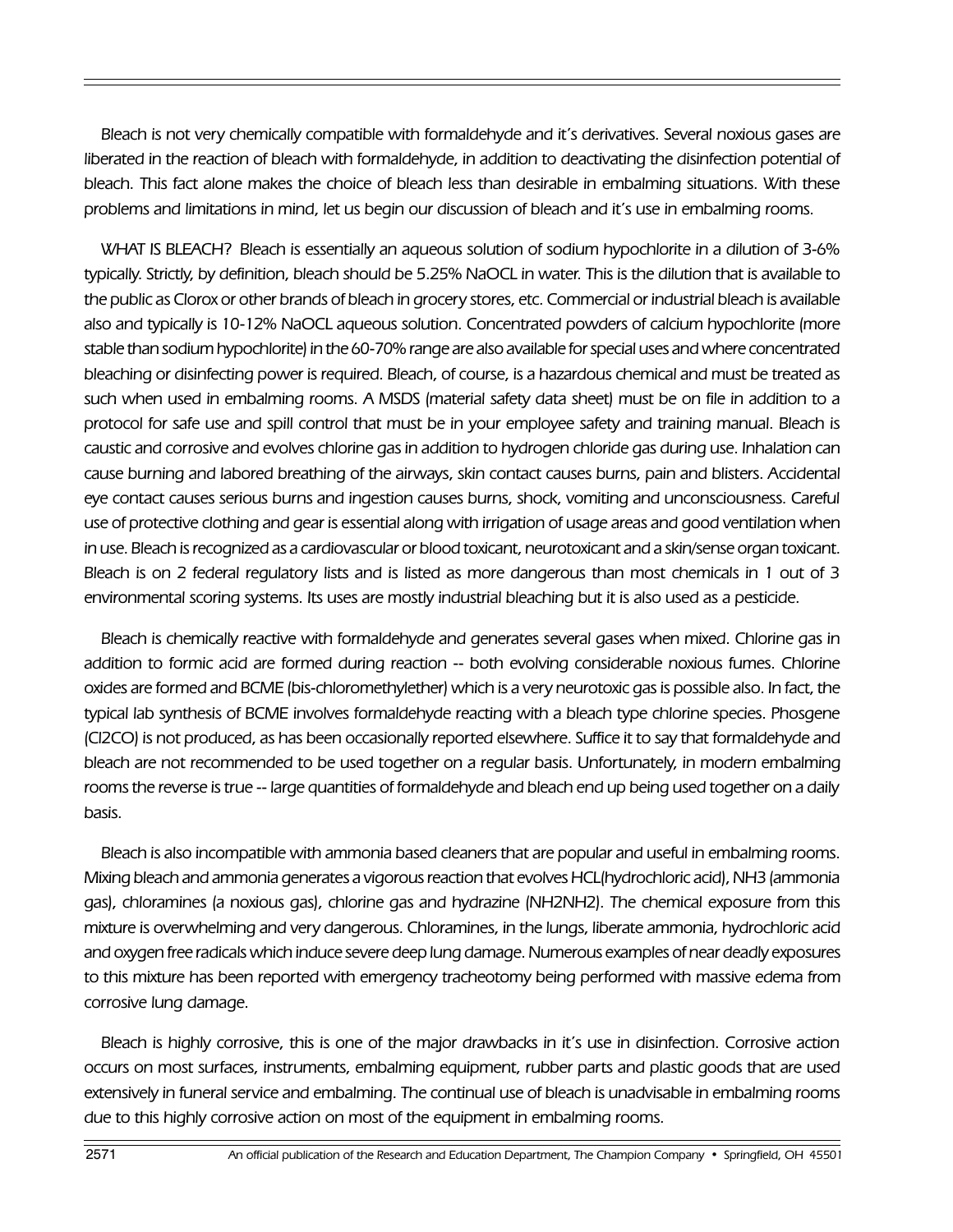BLEACH DISINFECTION: Despite the fact that bleach is aqueous sodium hypochlorite, the actual disinfecting species in bleach is hypochlorous acid (HOCL) not sodium hypochlorite (Figure 1). When one refers to the free available chlorine in a disinfectant, this denotes the sum of all chlorine species in solution and does not directly relate to the efficacy of a chlorine disinfectant (due to the pH differences that exist in varying solutions). The basic problem plaguing bleach as a disinfectant is due to the fact that the % of hypochlorous acid in solution is severely affected by the pH of the solution. Typical bleach has a very high pH of 9-11 (far too high for any significant HOCL (hypochlorous acid) to be present in solution. In fact, the quantity of HOCL is only 20% at a pH of 8 and degrades to less than 1% at a pH of 11. Consequently, a massive quantity of bleach must be used to deliver a sufficient quantity of active disinfecting chlorine species during a disinfection. In fact, my investigations



Figure 1

reveal that bleach purchased at retail consumer stores is usually degraded and yields only 3-4% hypochlorite in solution and the pH is usually in excess of 11, consequently chemical dilution of the product, itself, has already occured. This is the reason for the caveat that bleach solutions should always be made fresh and tested for available chlorine as an indication of disinfecting capability. Only when the pH drops to around 6.5 does the quantity of hypochlorous acid in solution become substantial and disinfecting power increases drastically. This is the explanation for the successful use of bleach type sanitizers in the swimming pool industry. Swimming pool water is acid/base buffered to approximately pH 7 and this allows a good quantity of HOCL to be present for disinfection. This is also the reason for the popularity of chlorine releasing powders such as NaDCC (sodium dichloroisocyanurate) in the field of medical disinfection. These powders are capable of releasing a large quantity of active chlorine disinfecting species in a short time frame without the pH limitations of bleach and it's dilutions. Also, point-of-use chlorine generators (essentially buffered and metered release of calcium hypochlorite in aqueous delivery systems) are very effective and are popular in Europe and Africa for cleaning and disinfection of animal barns and outdoor toilet facilities. Chlorine can be a very effective disinfectant, but is clearly dependent on the pH and source of chlorine generation. Bleach solutions deliver the absolute minimum when compared to the chlorine alternatives and is a poor choice (considering the excellent alternatives available) for embalming rooms.

> CONTINUED: Bleach in Embalming Rooms: Overrated and Overused. Champion Expanding Encyclopedia of Mortuary Practices Number 640, 2000